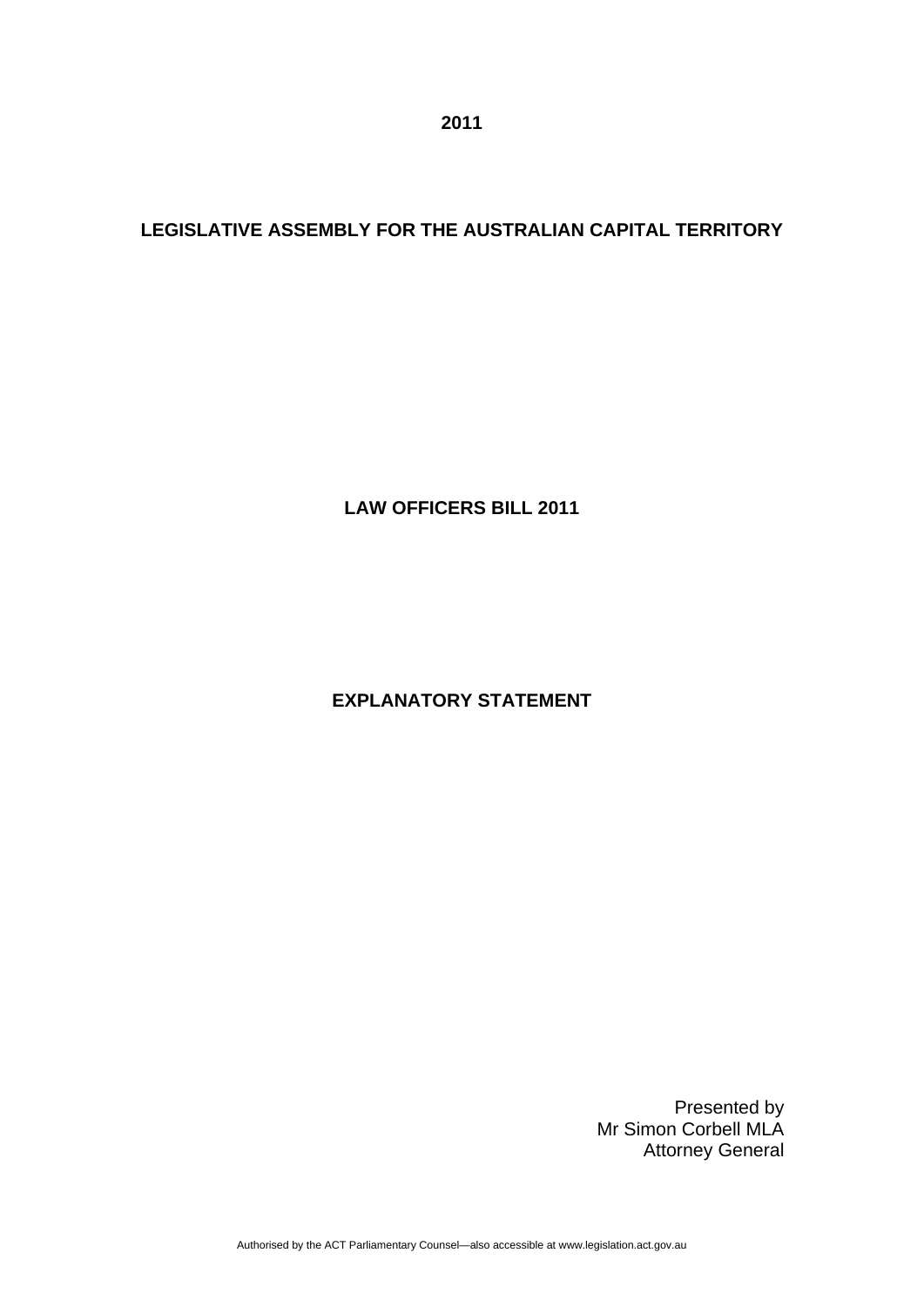# **LAW OFFICERS BILL 2011**

#### **Overview of Bill**

The Law Officers Bill 2011 (the Bill) will create the *Law Officers Act 2011* to establish the separate offices of the Attorney-General, the solicitor-general and the government solicitor.

The separate offices of the Attorney-General and the government solicitor have already been established under the *Law Officer Act 1992* and the *Government Solicitor Act 1989*. The Bill transfers the existing provisions in these Acts to the *Law Officers Act 2011* and subsequently repeals these Acts.

The office of solicitor-general is a new position that will be established in the Territory by the Bill. The new position has been created as it is increasingly apparent that the ACT's position in the national arena would be enhanced by clear recognition of a role of solicitor-general, a role that exists in every Australian jurisdiction except the ACT.

In most Australian jurisdictions an independent statutory solicitor-general is appointed to provide written and oral advice on matters of significance to the jurisdiction's government and appear as counsel in cases of constitutional significance, international cases, and other cases of special government interest

The Bill establishes a separate statutory position of solicitor-general for the ACT and makes a number of amendments to existing legislation in the ACT statute book as a consequence.

In establishing the new position, consideration was given to the nature of the services to be required and the size of the jurisdiction. On this basis, it was determined that the position of the solicitor-general may not require a separate dedicated full-time officer. The functions and duties of the role could be appropriately carried out by the person who is fulfilling the position of chief solicitor, head of the government solicitor office. Therefore, the two positions may not require two separate full-time officers to perform the functions and duties of these roles.

Accordingly, the Bill provides that one of the functions of the solicitor-general would be to perform the role of chief solicitor as determined by the Attorney-General. This also provides flexibility for the position to be filled by a separate dedicated full-time or part-time legal officer.

Additionally, the Bill confers on the Attorney General the power to issue legal services directions relating to the performance of Territory legal work.

The directions will provide a framework for the conduct of the ACT's legal affairs, but leave prime responsibility for the effective and efficient use of legal services with agencies.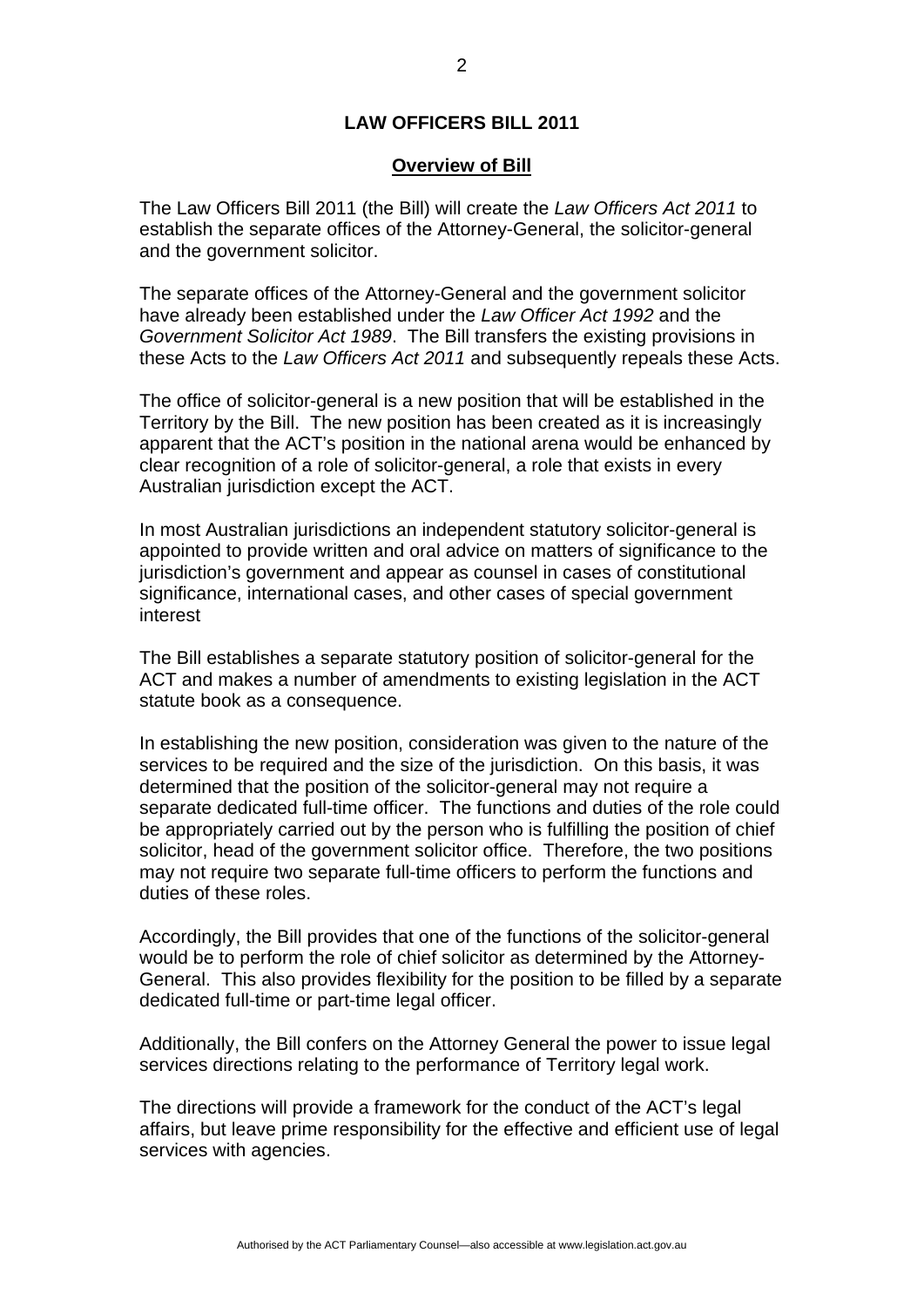The power to issue legal services directions is intended to enable the Attorney-General to protect the legal interests of the ACT in relation to the delivery of legal services.

The Bill specifically provides that the Attorney-General must issue a legal services direction setting out guidelines to ensure that proper standards in litigation apply to territory legal work. This legal services direction will be known as the 'Model Litigant Guidelines'.

Since the commencement of the *Law Officer Amendment Act 2008* the Attorney-General has had the power to issue model litigant guidelines and this power will continue in the form of a legal services direction in the Law Officers Act 2011. The substance of the model litigant guidelines provisions as they currently apply in the *Law Officer Act 1992* are transferred without change.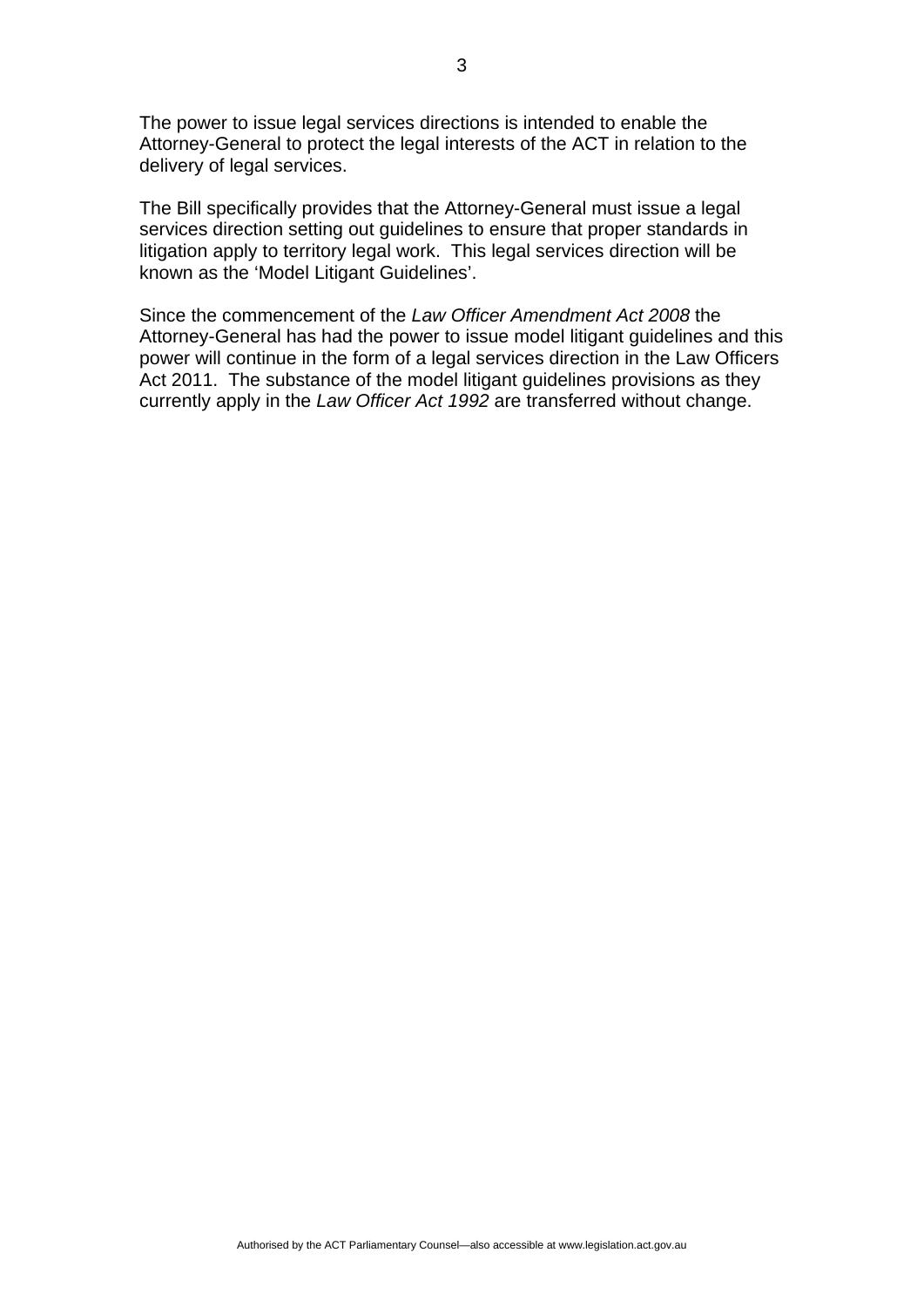# **Clause Notes**

#### **Part 1 – Preliminary**

**Clause 1 Name of Act –** states the title of the Act as the *Law Officers Act 2011.*

**Clause 2 Commencement –** provides that the Act will commence on the date decided by the Minister and notified on the Legislation Register. If the Minister has not fixed a date within six months after the day of notification of the Act, the Act will commence on the first day after this period.

Providing for the Minister to determine commencement allows sufficient flexibility in the timing of the commencement of the Act to ensure a smooth transition in the establishment of the *Law Officers Act 2011* and the repeal of the *Government Solicitor Act 1989* and the *Law Officer Act 1992*. Flexibility in timing will ensure that any relevant instruments under these repealed Acts can be appropriately remade.

**Clause 3 Dictionary –** provides that the dictionary at the end of the Act is part of the substantive provisions of the Act.

**Clause 4 Notes** – provides that a note included in the Act is explanatory and not part of the substantive provisions of the Act.

### **Part 2 – Attorney-General**

### **Division 2.1 - General**

**Clause 5 Position of Attorney-General –** provides that the Attorney-General is the first law officer of the Territory. This replicates existing section 3 of the *Law Officer Act 1992*.

**Clause 6 Attorney-General's functions –** provides the Attorney-General's functions of being the Territory's and its officers' legal advisor and representative. This replicates existing section 4 of the *Law Officer Act 1992*.

**Clause 7 Additional functions of Attorney-General –** provides that the Attorney-General has the traditional functions, prerogatives and privileges of the Attorneys-General of the States.

This clause replicates existing section 5 of the *Law Officer Act 1992*. Section 5 was introduced in response to a concern that the powers traditionally exercisable by Attorneys-General of the States may not be exercisable by the ACT Attorney-General because of the different arrangement for the appointment.

In the ACT, the Self-Government Act provides for there to be an ACT Executive which consists of a Chief Minister, elected by the Assembly, and up to four other Ministers appointed by the Chief Minister. In allocating the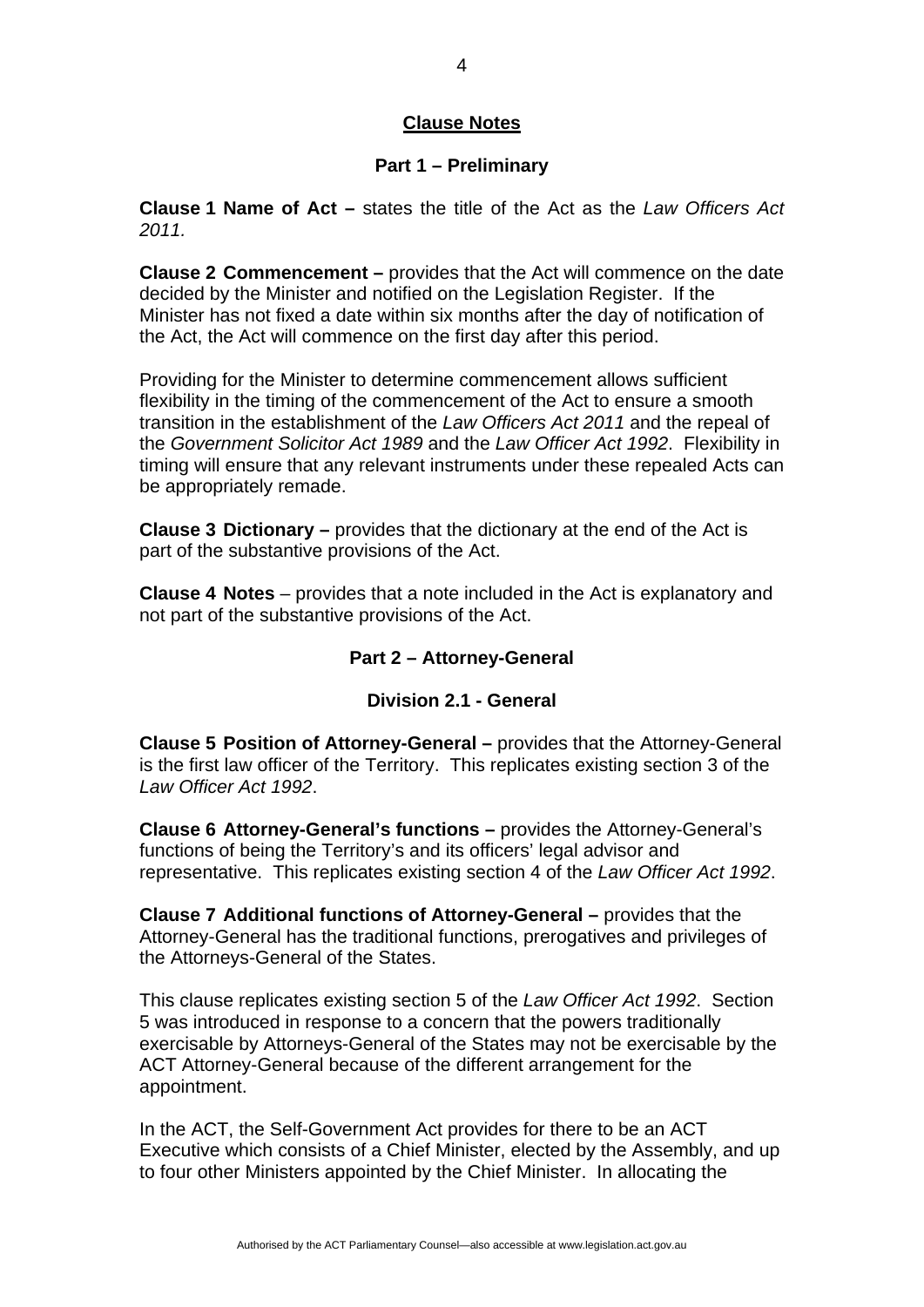Executive's responsibilities amongst the Ministers, the Chief Minister has adopted the practice of designating one of the Ministers as 'Attorney-General'. In other states and territories the Attorney-General is appointed by the Governor or Administrator, a representative of the Crown.

The concern is based on the view that the traditional or common law powers of the Attorneys-General of the states are vested in them by virtue of their appointment by the Crown or the Crown representative.

Section 5 of the *Law Officer Act 1992* was introduced to remove any doubts over the matter.

Some of these functions, prerogatives and privileges are dealt with in the preceding clauses, the remainder are generally accepted as being:

- the Attorney-General is primarily responsible for providing legal advice to the Government and the Assembly;
- the Attorney-General is head of the bar and has precedence over all Queen's Counsel; and
- the Attorney-General may:
	- o file a criminal information or indictment ex officio;
	- o enter a nolle prosequi on any indictment (a nolle prosequi brings a prosecution to an end, but does not prevent a fresh prosecution from being brought);
	- o grant immunities from prosecution;
	- o enforce charitable or public trusts;
	- o bring proceedings to enforce and protect public rights;
	- o grant a fiat to enable a private citizen who would not otherwise have standing to being proceedings to enforce a charitable or public trust or to bring proceedings to enforce and protect public rights;
	- o challenge the constitutional validity of any Commonwealth or State legislation which affects the public interest in the ACT;
	- o appear as amicus curiae (friend of the court) in appropriate cases. When the Attorney-General appears amicus curiae he or she appears to assist the court in a non-partisan way;
	- o advise the Executive on judicial appointments;
	- o institute proceedings for contempt when it is in the public interest to do so; and
	- o apply for judicial review to correct an error by a court or Tribunal.

#### **Clause 8 Effect of Attorney-General's functions on certain litigation –**

clarifies that the functions of the Attorney-General under the Act do not grant the Attorney-General the exclusive right to institute or to conduct litigation on behalf of the Territory. In other words, the functions of the Attorney-General under the Act do not prevent any other person authorised by the Territory, or by a law of the Territory, from instituting or conducting litigation of a type referred to in clause 6 of this Bill.

This replicates existing section 5A of the *Law Officer Act 1992*.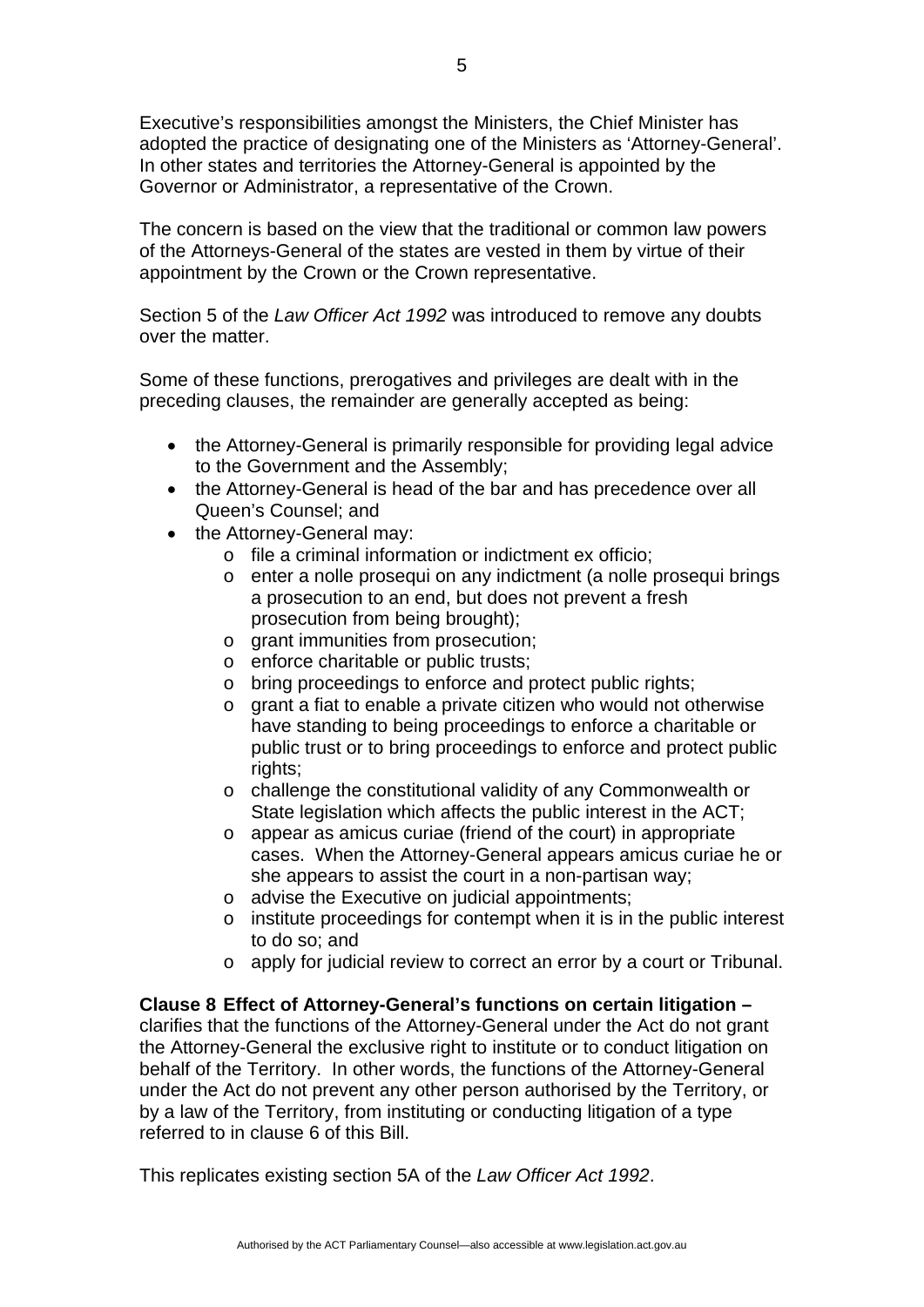**Clause 9 Change of Attorney-General –** provides that an action, proceeding or matter by or against the Attorney-General is not affected by a change in the office of the Attorney-General.

This replicates existing section 5B(3) of the *Law Officer Act 1992*.

Subsection (1) of existing section 5B has been replicated in clause 33 of the Bill below. Subsection (2) of existing section 5B has not been replicated as it is now redundant.

### **Division 2.2 – Legal services directions**

**Clause 10 Meaning of** *territory legal work* **– div 2.2 –** defines the phrase *territory legal work* for the purpose of division 2.2 of the *Law Officers Act 2011*.

**Clause 11 Legal services directions - issue –** provides that the Attorney-General may issue legal services directions applicable to Territory legal work, whether it is undertaken by the Government Solicitor, private legal firms, or inhouse legal units.

The legal services directions will provide a framework for the conduct of the ACT's legal affairs, but leave prime responsibility for the effective and efficient use of legal services with agencies.

The power to issue legal services directions is intended to enable the Attorney-General to protect the legal interests of the ACT in relation to the delivery of legal services.

The clause also provides that the Attorney-General must issue a legal services direction setting out guidelines to ensure that proper standards in litigation apply to territory legal work. This legal services direction will be known as the 'Model Litigant Guidelines'.

Since the commencement of the *Law Officer Amendment Act 2008* the Attorney-General has had the power to issue model litigant guidelines and this power will continue in the form of a legal services direction in the *Law Officers Act 2011*. The substance of the provisions concerning the model litigant guidelines in the *Law Officer Act 1992* have been transferred to the *Law Officers Act 2011* without change.

This part of the clause replicates existing section 5AA(1) and (2) of the *Law Officer Act 1992*.

**Clause 12 Legal services directions – compliance etc –** provides that anyone performing territory legal work must comply with a legal services direction issued under clause 11 of the Bill.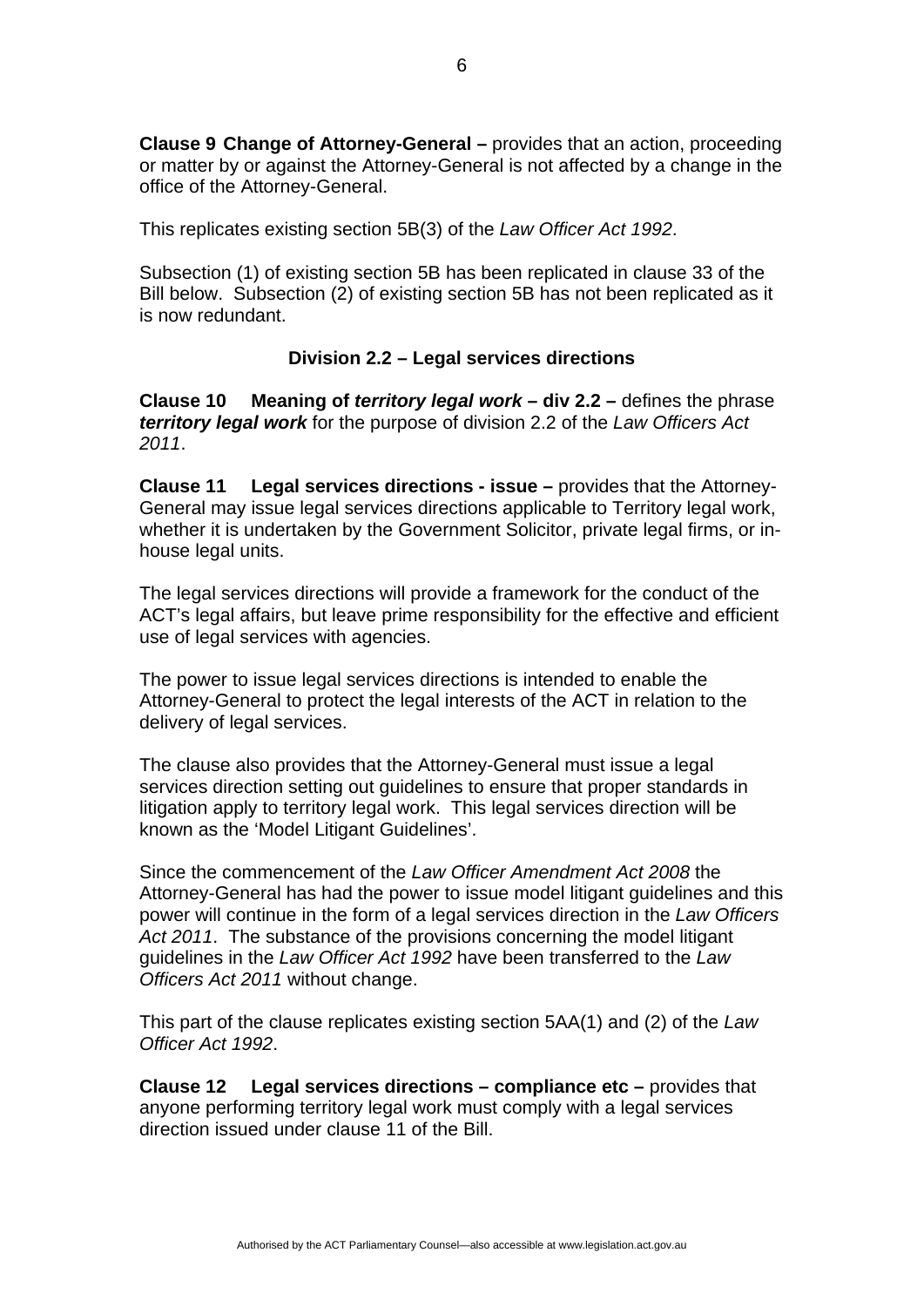The clause also expressly prohibits anyone other than the Attorney-General enforcing compliance with a legal services direction. Therefore, it will not be possible for a party other than the Attorney-General or the Territory to assert non-compliance as the basis of any claim or defence in legal proceedings. In particular, it is not intended that litigants opposed to the Territory should be able to rely on a legal services direction to challenge ACT actions.

The prohibition on raising non-compliance with a legal services direction in proceedings would only extend to instituting separate proceedings to enforce compliance. Parties to an existing proceeding would still be able to complain in court about the conduct of other parties in those proceedings, including the Territory. Courts would still be able to consider failure to comply with a legal services direction in exercising discretion, for example, to award costs or in deciding whether to adjourn proceedings.

This replicates existing section 5AA(3) to (5) of the *Law Officer Act 1992* in relation to model litigant guidelines and will apply more generally in relation to a legal services direction.

**Clause 13 Legal services directions – client legal privilege –** provides that client legal privilege cannot be claimed in relation to information, documents or records requested under a legal services direction.

For the Attorney-General to discharge the functions of first law officer (particularly in ensuring Commonwealth legal work is consistent and coordinated), it may be necessary to require, in a legal services direction, the production of information, documents, or records that relate to the provision of legal advice or to legal proceedings.

The need to rely on this power could arise in respect of a Territory agency which is a legal entity distinct from the Territory. It may also be appropriate for Government officers advising on or drafting legislation, to have access to relevant documents (including legal advices).

Where information, documents or records are provided under a legal services direction, client legal privilege will not be breached and any privilege which exists will be taken not to have been waived by the disclosure. A person performing Territory legal work will also be able to provide information, documents or records relating to their work to the Attorney-General or a person authorised by the Attorney-General, without breaching client legal privilege even if this is not required under a legal services direction.

**Clause 14 Legal services directions – performing territory legal work –** 

provides protection for individuals who honestly and without recklessness carry out or believe they are carrying out Territory legal work in accordance with a legal services direction. It also provides that any civil action arising attaches to the Territory, not the individual.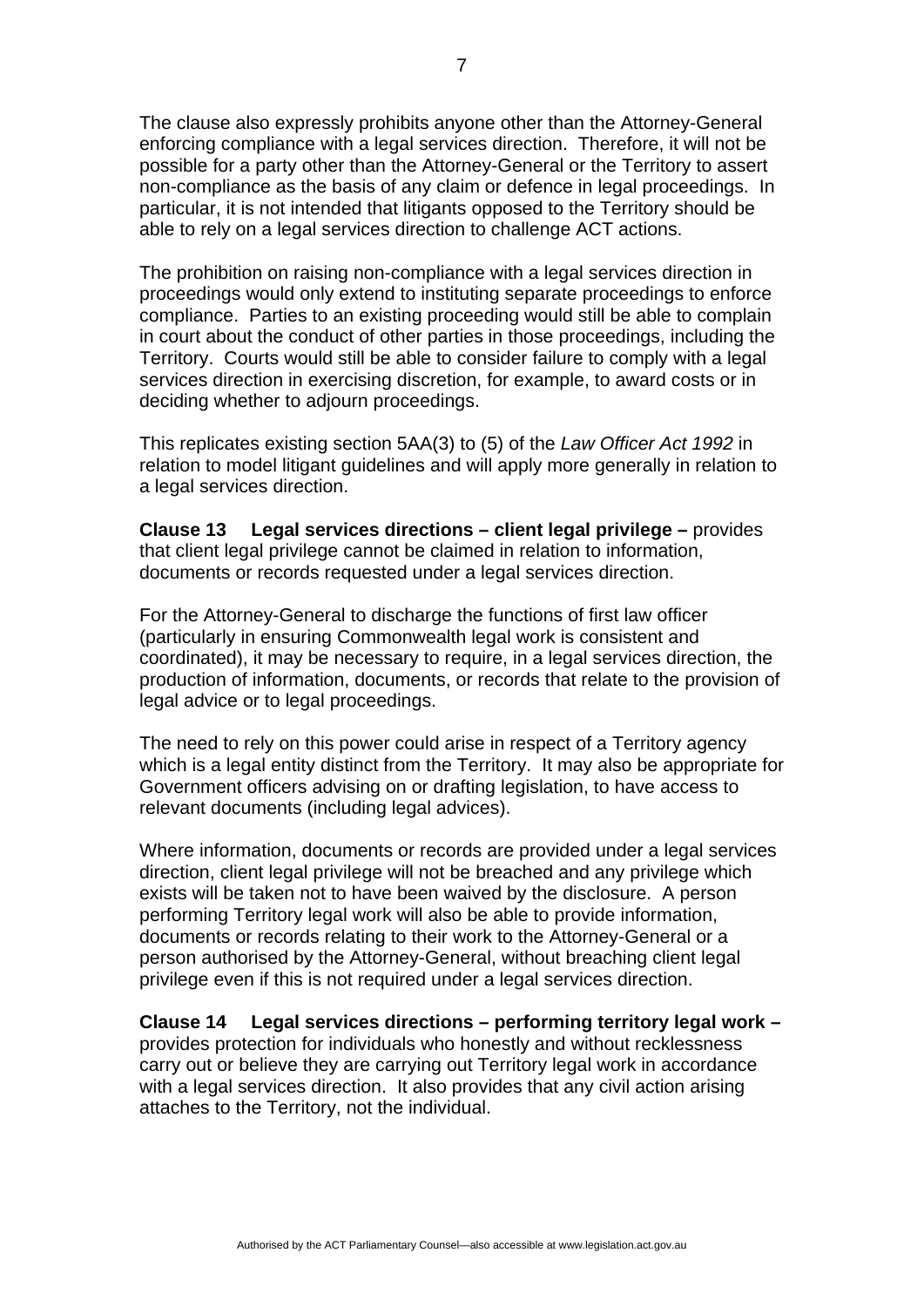This replicates existing section 5AB of the *Law Officer Act 1992* in relation to model litigant guidelines and will apply more generally in relation to a legal services direction.

**Clause 15 Legal services - reporting on model litigant guidelines –**  requires that all directors-general provide a compliance report to the stated director-general (director-general of administrative unit responsible for the *Law Officers Act 2011*) within 21 days of the end of the financial year. The stated director-general is to be required to compile a whole-of-government report on compliance matters and publish it in the annual report of the director-general' administrative unit.

This replicates existing section 5AC of the *Law Officer Act 1992*.

# **Part 3 – Solicitor-General**

**Clause 16 Appointment of Solicitor-General –** provides that the Executive may appoint a person to be the Solicitor-General for the Territory. The person appointed must be a legal practitioner of five years or more and cannot be appointed for more than seven years.

The conditions of appointment are stated in the appointment, subject to any determination under the *Remuneration Tribunal Act 1995*, and the appointment is a notifiable instrument.

Section 10(1)(b) of the *Remuneration Tribunal Act 1995* provides that the tribunal must inquire into, and determine, the remuneration, allowances and other entitlements of the holders of any position or appointment notified in writing to the tribunal by the Chief Minister.

If a determination is in force under the Act in relation to the appointment of the solicitor-general, the determination prevails over any conditions determined in the instrument of appointment.

**Clause 17 Solicitor-general's functions and entitlements –** provides for the functions of the solicitor-general.

The solicitor-general's functions are:

- to act as counsel, at the request of the Attorney-General, for the Crown in right of the Territory, the Territory, or any other entity;
- to exercise other functions as counsel as Attorney-General directs;
- to exercise the chief solicitor's functions if the Attorney-General directs the solicitor-general to exercise those functions;
- to exercise any function given to the solicitor-general under this Act, another territory law, or a law of the Commonwealth.

When exercising the solicitor-general's functions, the solicitor-general is entitled to practise as a legal practitioner in any court, and is entitled to all the rights and privileges of a legal practitioner who holds a current unrestricted practising certificate under the *Legal Profession Act 2006*.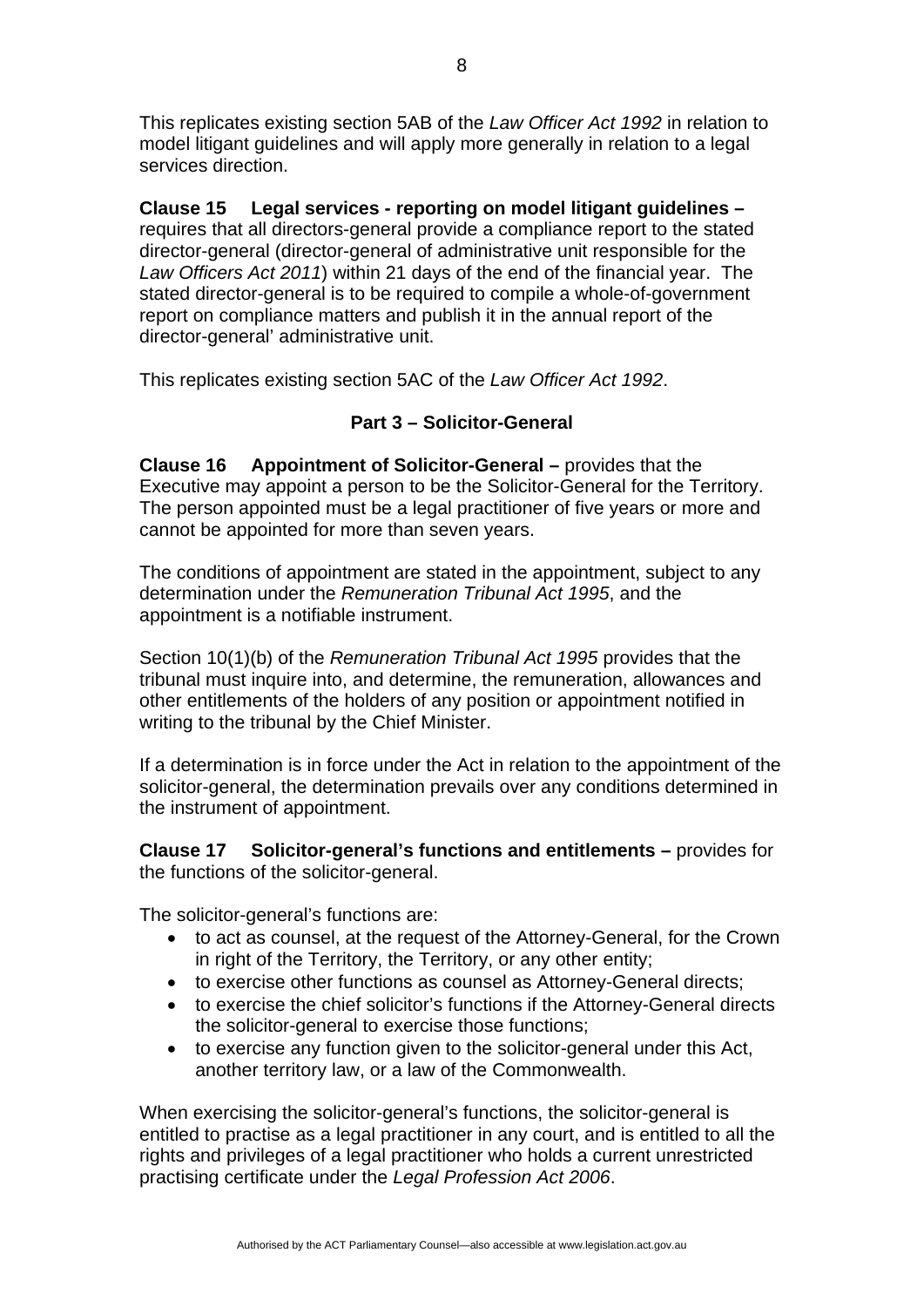**Clause 19 Solicitor-general must not do other work –** prohibits the solicitor-general from practising his or her profession outside the duties of the office and also from engaging in paid employment outside the duties of the office without the prior consent of the Attorney-General.

**Clause 20 Disclosure of interests –** obliges the solicitor-general to give the Attorney-General written notice of any direct or indirect financial interests he or she might have, or subsequently obtain, in a business or a corporation carrying on a business.

**Clause 21 Ending appointment –** sets out the grounds on which the Attorney-General may dismiss the solicitor-general. Because the solicitorgeneral is an independent statutory office, the incumbent may only be dismissed by showing cause.

Clause 23(1) provides that the Attorney-General has a discretion to dismiss the solicitor-general for misbehaviour, for mental or physical incapacity (where the incapacity affects the exercise of functions), and for failing to comply with section 21 (solicitor-general must not do other work).

Clause 23(2) specified that the Attorney-General must dismiss the solicitorgeneral in any of the following circumstances:

- the solicitor-general becomes bankrupt or personally insolvent;
- is absent without leave for 14 consecutive days or for 28 days in any 12 months;
- fails, without reasonable excuse, to comply with the person's obligations under section 22 (disclosure of interests).

**Clause 22 Staff –** provides that where the Attorney-General directs the solicitor-general to exercise the chief solicitor's functions, the staff assisting the solicitor-general are ACT public servants.

The clause also provides that where the Attorney-General directs the solicitorgeneral to exercise the chief solicitor's functions, the solicitor-general has all the powers of a chief executive in relation to the staff of the government solicitor as if the staff were employed in an administrative unit under the control of the solicitor-general.

**Clause 23 Consultants –** authorises the solicitor-general to engage suitably qualified people to perform particular services as and when required, on terms and conditions which the solicitor-general, with the approval of the Attorney-General, decides.

**Clause 24 Other staffing arrangements –** allows the solicitor-general to enter into an arrangement for the use of the staff or facilities of a unit of the Public Service or a Territory authority. This clause will give the solicitor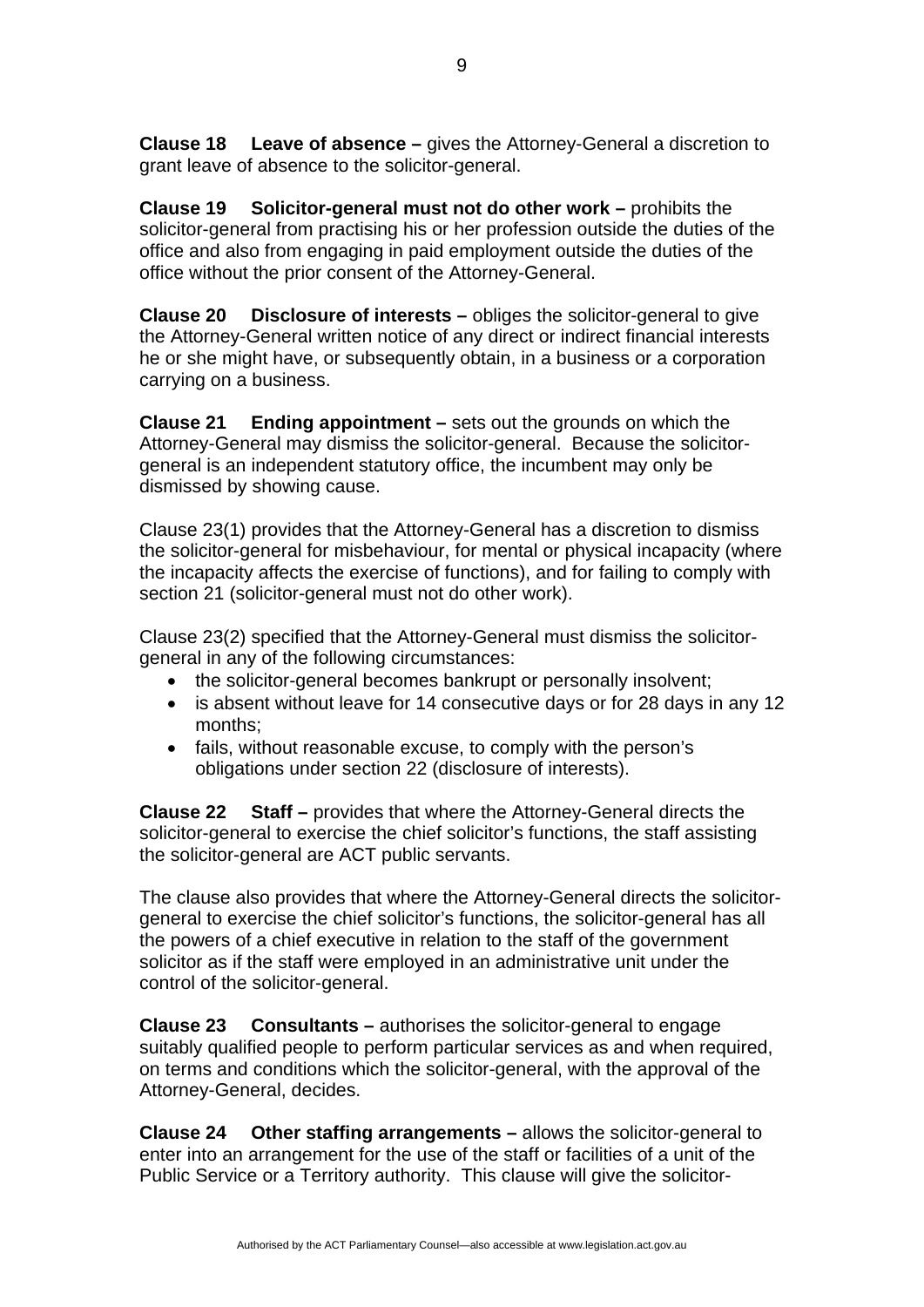general access to the resources of the Public Service to help with the discharge of the functions of the office.

**Clause 25 Delegation by solicitor-general –** provides that the solicitorgeneral may delegate the functions of the solicitor-general under a territory law to an authorised person.

## **Part 4 – Government solicitor**

**Clause 26 Government solicitor –** establishes the Government Solicitor for the Territory.

Clause 26(2) provides that the government solicitor is a body corporate.

Clause 26(3) provides that the government solicitor may act as solicitor for:

- the Crown in right of the Territory;
- the Territory:
- a person suing or being sued on behalf of the Territory;
- a Minister:
- a body established under an enactment:
- a company, joint venture or trust in which the Territory or a territory entity has a controlling interest;
- a person if the person:
	- o is a public employee;
	- o was a public employee;
	- o is or was an officer or employee of a company, joint venture or trust in which the Territory or a territory entity has a controlling interest;
	- o a person holding office under an enactment;
	- o a person who is or was a trustee, director or board member of a company, joint venture or trust in which the Territory or a territory entity has a controlling interest;
	- o the government solicitor (however described) of the Commonwealth, a State, another Territory or a foreign country, by arrangement, as agent on behalf of clients of that solicitor;
	- o any other entity for whom the Minister requests the government solicitor to act.

Clause 26(4) provides that, for the purposes of so acting, the government solicitor is entitled to practice as a legal practitioner in any court and is entitled to all the rights and privileges of a legal practitioner who holds a current unrestricted practising certificate under the *Legal Profession Act 2006*.

Clause 26 replicates existing section 5(1) to (4) and (12) of the *Government Solicitor Act 1989*.

### **Clause 27 Government solicitor may act for more than 1 party –**

provides that the government solicitor will be able to act in a matter for two or more parties with conflicting interests, if this is approved by the Attorney-General or if it comes within arrangements approved by the Attorney-General.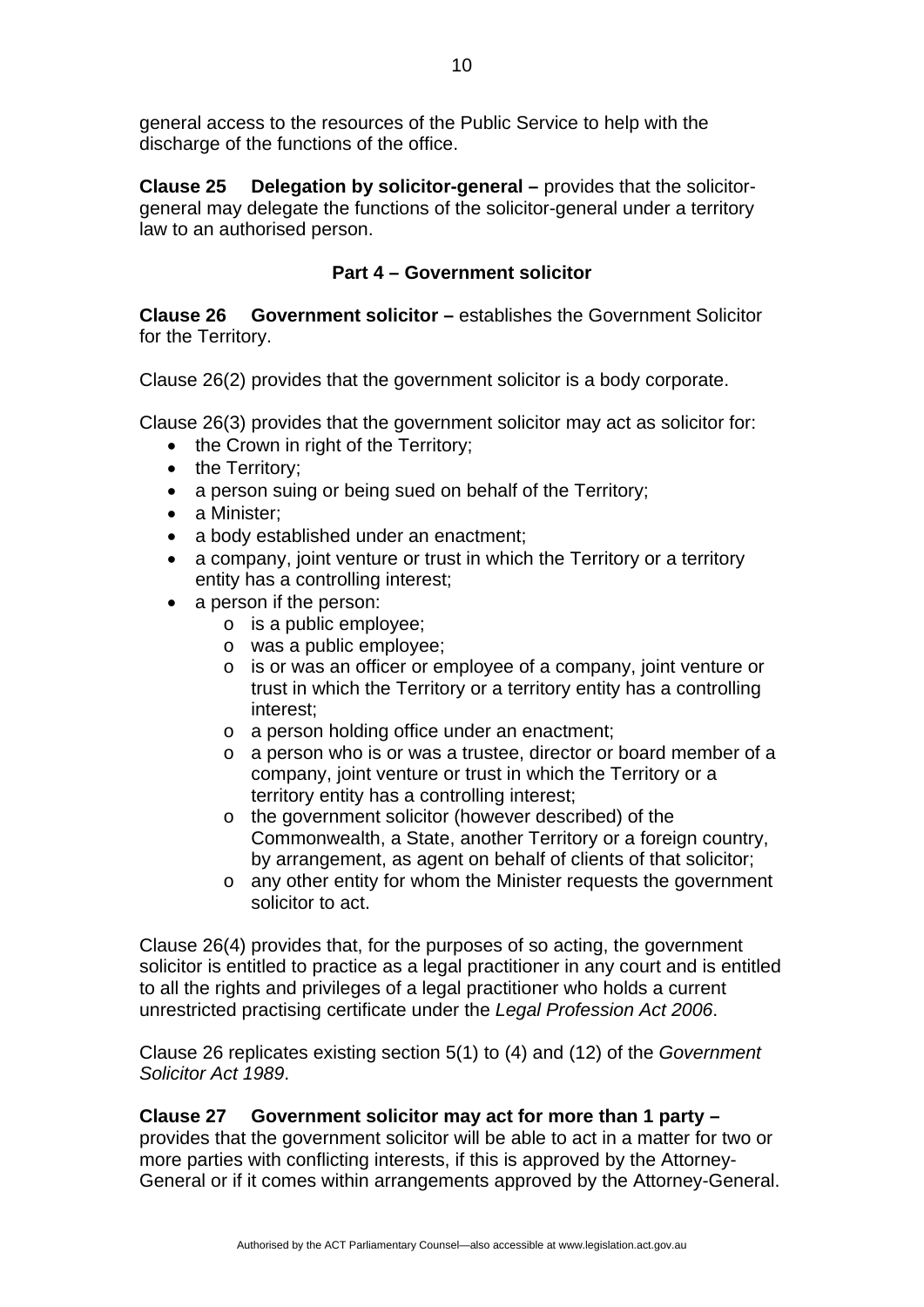For example, this provision could facilitate the government-solicitor giving advice to two or more parties on legislation administered by the Department. A similar power exists in the Commonwealth.

**Clause 28 Chief solicitor –** provides that the chief solicitor may act personally in the government solicitor's name.

The clause also provides that when acting in the government solicitor's name, the chief solicitor is entitled to practise as a legal practitioner in any court, and is entitled to all the rights and privileges of a legal practitioner who holds a current unrestricted practising certificate under the *Legal Profession Act 2006*.

This clause replicates existing section 5(5) and (10) of the *Government Solicitor Act 1989*.

**Clause 29 Person authorised by chief solicitor –** provides that the chief solicitor may authorise an officer who is a legal practitioner to act personally in the name of the government solicitor.

The clause provides that anything done or omitted to be done by an authorised person under a direction given to the person by the chief solicitor is taken to have been done or omitted to be done by the chief solicitor personally.

This clause replicates existing section 5(5), (6), (8), (9) and (12) of the *Government Solicitor Act 1989*.

**Clause 30 Acting in government solicitor's name –** provides that anything done in the government solicitor's name under the direction or authority of the chief solicitor or an authorised person is taken to have been done by the government solicitor.

The clause also provides that a person who acts in the name of the government solicitor is subject to the duties and obligations to which or she would be subject if that act or thing had been done or omitted to be done in the course of practice by him or her as a legal practitioner.

This clause replicates existing section 5(7) and (11) of the *Government Solicitor Act 1989*.

**Clause 31 Certain references taken to include reference to government solicitor –** replicates existing section 7 of the *Government Solicitor Act 1989* to maintain transitional provisions concerning the establishment of the Government solicitor.

### **Part 5 - Miscellaneous**

**Clause 32 Regulation-making power –** permits the Executive to make regulations for the Act. Regulations made under this clause must be notified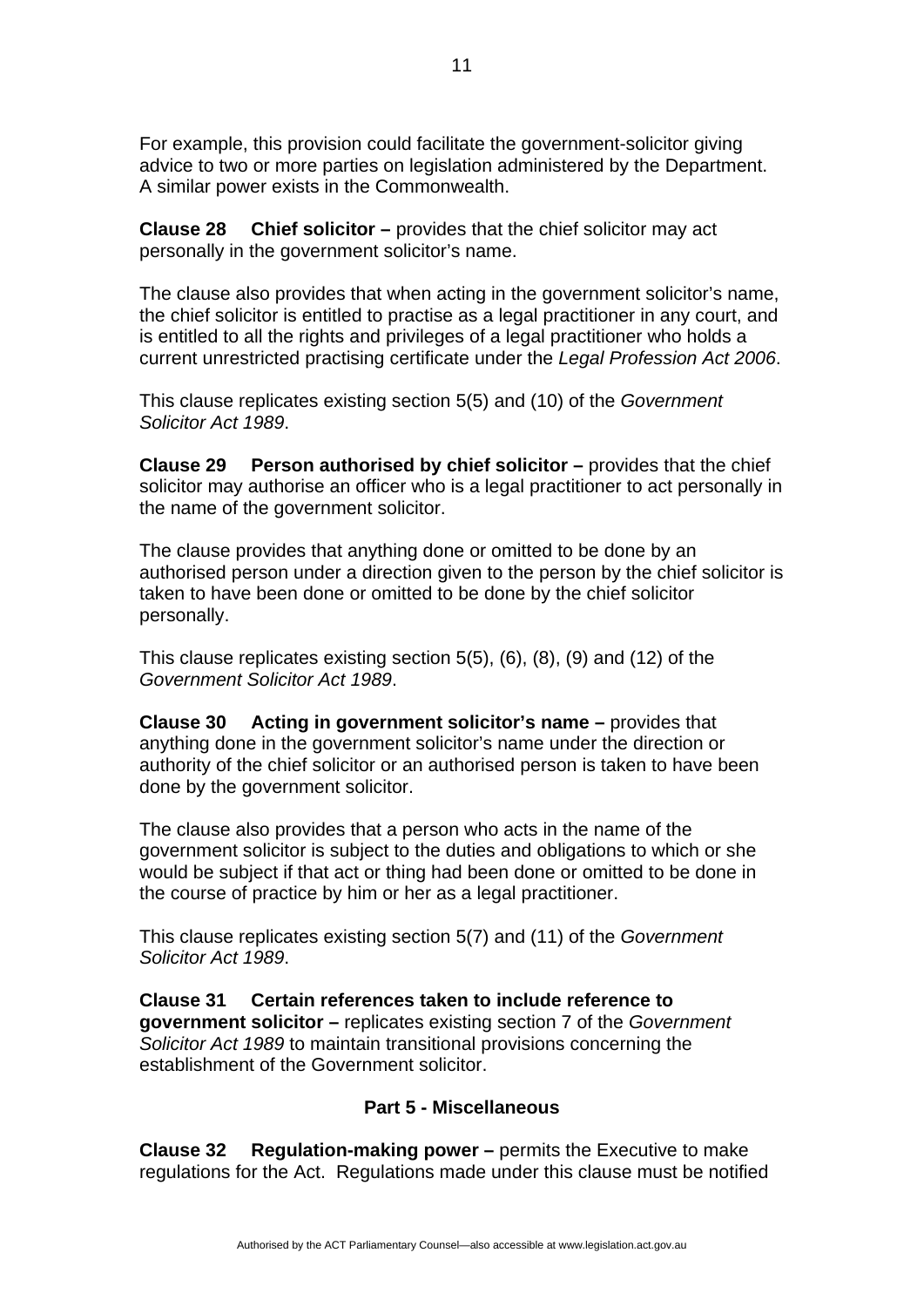on the Legislation Register [\(http://www.legislation.act.gov.au\)](http://www.legislation.act.gov.au/), and presented to the Legislation Assembly.

**Clause 33 Signatures –** preserves the operation of existing provisions which provide a presumption as to the reliability of signatures for the offices of the Attorney-General, the chief solicitor, and an authorised person. The clause also extends the operation of the provision to the office of solicitorgeneral established by this Bill.

Section 150 of the new *Evidence Act 2011* provides an equivalent provision in relation to proceedings in an ACT court, defined to mean the Supreme Court or Magistrates Court, and any entity which is required to apply the laws of evidence. Therefore the scope of the clause applies in proceedings falling outside of this definition.

It is intended that an equivalent provision will be inserted into the *Evidence (Miscellaneous Provisions) Act 1991*, as part of the ACT evidence reforms, which covers all types of office-holders under existing law for which there is a presumption as to the reliability of signatures. When these reforms commence, there will no longer be a need to have a separate provision in the Law Officers Act 2011, therefore the clause provides that the section will expire at this time.

**Clause 34 Legislation amended – sch 1 –** provides that the *Law Officers Act 2011* amends the following legislation mentioned in schedule 1:

- *Director of Public Prosecutions Act 1990*;
- *Freedom of Information Regulation 1991*;
- *Lands Acquisition Act 1994*;
- *Legislation Act 2001*;
- *Magistrates Court Act 1930*;
- *Supreme Court Act 1933*;
- *Territory Records Regulation 2009*.

**Clause 35 Legislation repealed –** repeals the *Government Solicitor Act 1989* and the *Law Officer Act 1992* which will become redundant on the commencement of the *Law Officers Act 2011*. The substance of these two Acts has been incorporated into the *Law Officers Act 2011* by this Bill.

# **Part 6 – Transitional**

**Clause 36 Transitional – model litigant guidelines –** preserves the operation of the Law Officer (Model Litigant) Guidelines 2010 (No 1) (NI2010- 88) made under the *Law Officer Act 1992* which is being repealed by clause 35 of this Bill.

**Clause 37 Transitional – authorisations under Government Solicitor Act –** preserves the operation of authorisations made under section 5 of the *Government Solicitor Act 1989* which is being repealed by clause 35 of this Bill.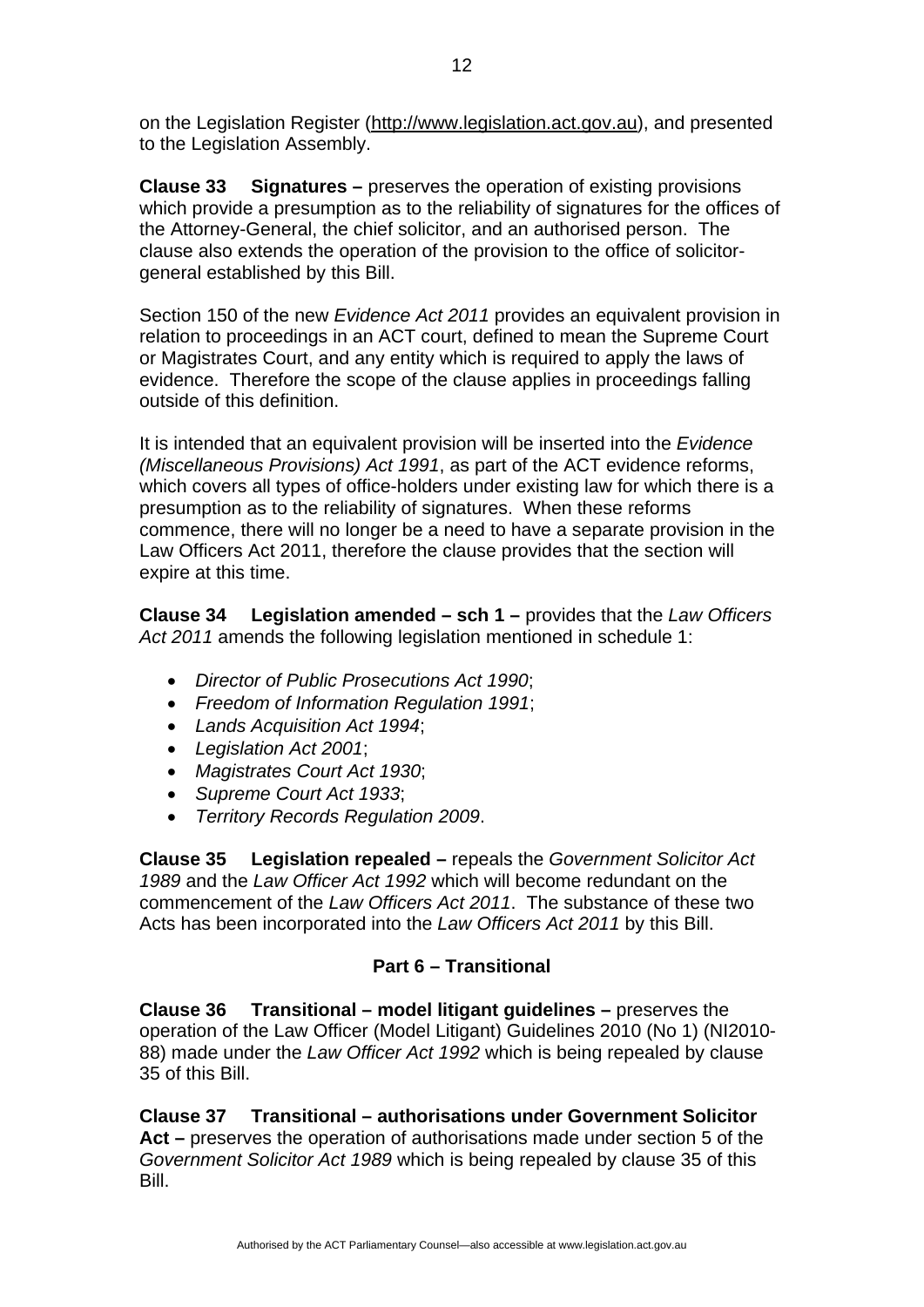**Clause 38 Transitional regulations –** provides the Executive, in combination with clause 32 above, with a transitional regulation making power. This power will enable the Executive to deal quickly with unanticipated issues that arise as a consequence of establishing the office of solicitorgeneral. When an issue is identified, the Executive may make a transitional regulation if the Executive considers that the issue is not, or is not adequately or appropriately, dealt with in part 6. The transitional regulation making power will expire 2 years after the day it commences.

**Clause 39 Expiry – pt 6 –** provides that part 6 of the Act (other than section 38) expires 3 years after commencement. Clause 38 provides that section 38 expires 2 years after the day it commences.

#### **Schedule 1 Consequential amendments**

#### **Part 1.1 – Director of Public Prosecutions Act 1990**

**Clause 1.1 Sections 12(1)(b) and 16(b) –** substitutes existing sections 12(1)(b) and 16(b) with new sections 12(1)(b) and 16(b) in the *Director of Public Prosecutions Act 1990*.

The new sections update the references to the *Government Solicitor Act 1989* with references to the *Law Officers Act 2011*. The *Government Solicitor Act 1989* is repealed by clause 35 of the Bill. The substance of section 5(4) of the Government Solicitor Act is now replicated in section 29(1) of the *Law Officers Act 2011*.

### **Part 1.2 – Freedom of Information Regulation 1991**

**Clause 1.2 Schedule 2, items 2 and 3 –** substitutes new items 2 to 5 into schedule 2 of the Freedom of Information Regulation 1991.

Section 3 of the Regulation allows for agencies identified in schedule 2 to be exempt from the operation of the *Freedom of Information Act 1989* in relation to the documents mentioned in the schedule in relation to the agency.

Item 2 of schedule 2 exempts the government solicitor from the operation of the Freedom of Information Act in relation to documents of the government solicitor that relate to the government solicitor acting as a legal practitioner under the *Government Solicitor Act 1989*.

Item 2 has been revised to update the reference to the Government Solicitor Act with a reference to the *Law Officers Act 2011*.

Item 3 of schedule 2 exempts the Department of Justice and Community Safety in relation to documents of the government solicitor that relate to the government solicitor acting as legal practitioner under the *Government Solicitor Act 1989*.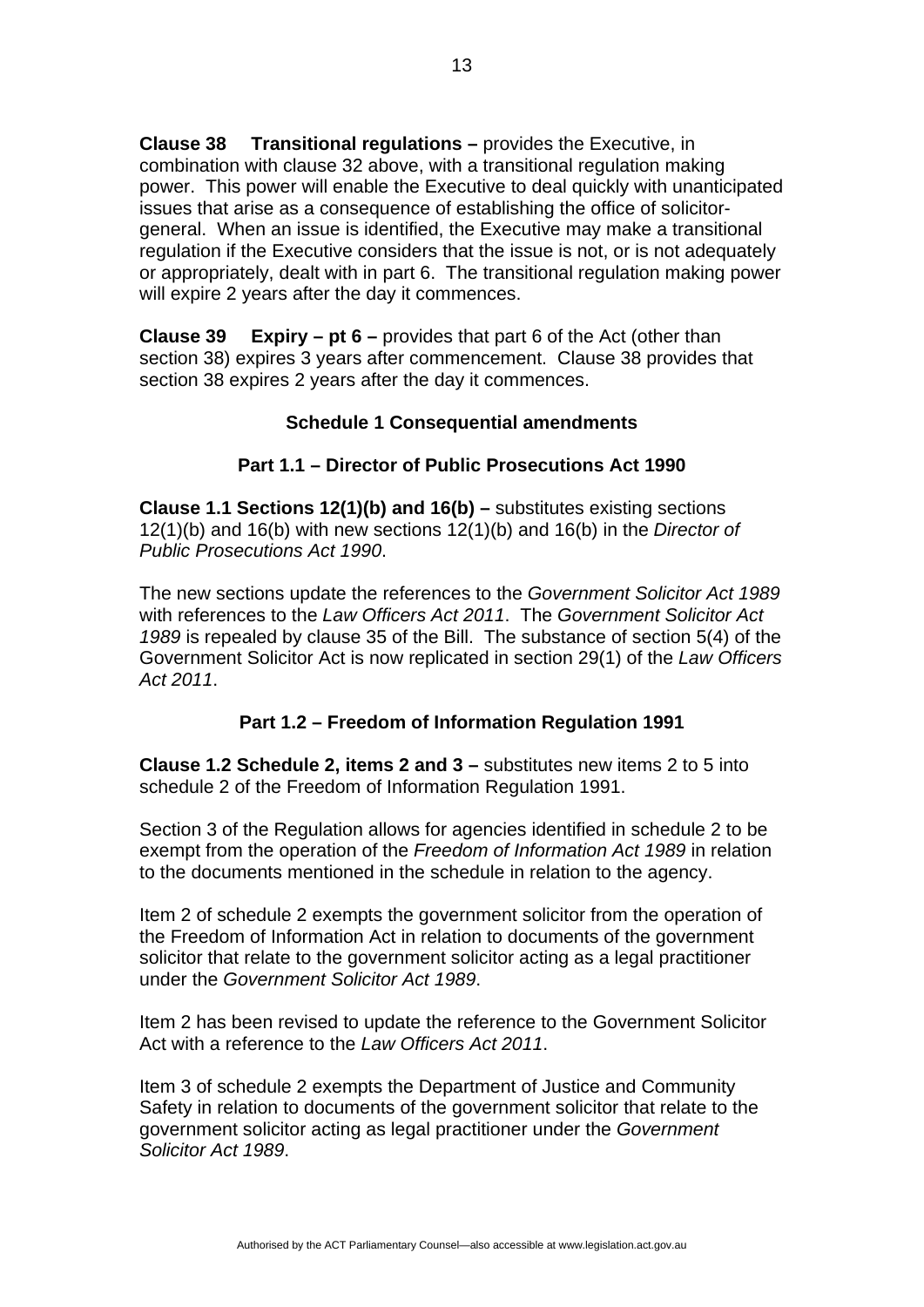Item 3 has been revised to update the reference to the Government Solicitor Act with a reference to the *Law Officers Act 2011*. It also updates the reference to the Department of Justice and Community Safety with a reference to the Justice and Community Safety Directorate in accordance with the one ACT public service reforms.

New item 4 has been inserted to exempt the solicitor-general from the operation of the Freedom of Information Act in relation to documents of the solicitor-general that relate to the solicitor-general's functions as counsel under the *Law Officers Act 2011*.

The public interest in access to documents is still maintained because, despite the exemption of the solicitor-general from the operation of the FOI Act, the public can still seek to obtain the documents from the solicitor-general's clients and the clients can then determine whether or not to claim legal professional privilege. The exemption places the solicitor-general in a better position to discharge its functions in providing efficient, timely and effective legal services to the Territory.

New item 5 has been inserted to exempt the Justice and Community Safety Directorate in relation to documents of the solicitor-general mentioned in item 4.

New item 5 has been inserted because if the solicitor-general alone is exempted, then FOI applicants could apply to the Justice and Community Safety Directorate for access to the documents of the solicitor-general.

### **Part 1.3 – Lands Acquisition Act 1994**

**Clause 1.3 Sections 45(2)(e)(ii) and 54(1)(b)(ii) –** replaces the references to the *Government Solicitor Act 1989* with references to the *Law Officers Act 2011* in sections 45(2)(e)(ii) and 54(1)(b)(ii) of the *Lands Acquisition Act 1994*.

The *Government Solicitor Act 1989* is repealed by clause 35 of the Bill. The substance of section 5(4) of the Government Solicitor Act is now replicated in section 29(1) of the *Law Officers Act 2011*.

**Clause 1.4 Section 72(1)(d)(i) –** replaces the references to the *Government Solicitor Act 1989* with references to the *Law Officers Act 2011* in section 72(1)(d)(i) of the *Lands Acquisition Act 1994*.

The *Government Solicitor Act 1989* is repealed by clause 35 of the Bill. The substance of section 5(4) of the Government Solicitor Act is now replicated in section 29(1) of the *Law Officers Act 2011*.

**Clause 1.5 Section 72(1)(d)(ii) –** substitutes a new subparagraph (ii) to update the drafting in accordance with current ACT drafting practice.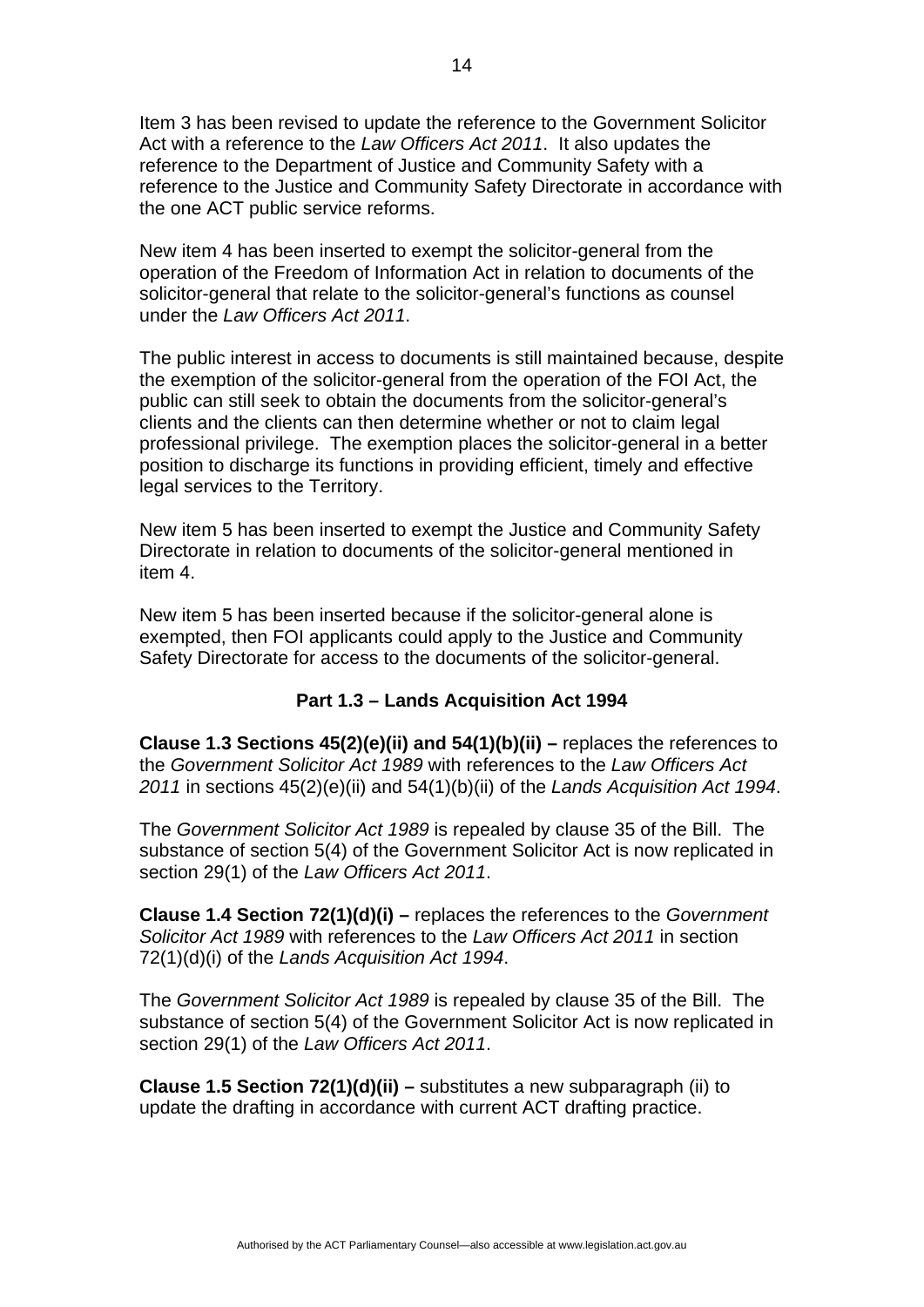**Clause 1.6 Section 72(2)(a) –** replaces the references to the *Government Solicitor Act 1989* with references to the *Law Officers Act 2011* in section 72(2)(a) of the *Lands Acquisition Act 1994*.

The *Government Solicitor Act 1989* is repealed by clause 35 of the Bill. The substance of section 5(4) of the Government Solicitor Act is now replicated in section 29(1) of the *Law Officers Act 2011*.

**Clause 1.7 Section 96A(c) to (f) –** substitutes new subsections (c) to (f) as a consequence of the changes made this Bill in clauses  $1.3 - 1.6$  above.

### **Part 1.4 – Legislation Act 2001**

**Clause 1.8 Dictionary, part 1, definition of** *chief solicitor* **–** replaces the reference to the *Government Solicitor Act 1989* with a reference to the *Law Officers Act 2011* in the definition of *chief solicitor* in the dictionary of the *Legislation Act 2001*.

The *Government Solicitor Act 1989* is repealed by clause 35 of the Bill. The definition of *chief solicitor* that was contained in the Government Solicitor Act is now replicated in the dictionary of the *Law Officers Act 2011* by this Bill.

**Clause 1.9 Dictionary, part 1, definition of** *government solicitor* **–**  replaces the definition of *government solicitor* in the dictionary of the *Legislation Act 2001*.

The new definition replaces the reference to the *Government Solicitor Act 1989* with a reference to the *Law Officers Act 2011*. This amendment is a consequence of the amendment made in clause 35 of this Bill which repeals the *Government Solicitor Act 1989*. As explained above, the substance of the *Government Solicitor Act 1989* has been replicated into the *Law Officers Act 2011* by this Bill.

**Clause 1.10 Dictionary, part 1, new definition of** *solicitor-general* **–** inserts a new definition of *solicitor-general* in the dictionary of the *Legislation Act 2001*.

The amendment is a consequence of the amendments made by this Bill which establish the new position of solicitor-general. The new definition refers to the *Law Officers Act 2011*.

#### **Part 1.5 – Magistrates Court Act 1930**

**Clause 1.11 Section 219AB(2) –** inserts the phrase ', solicitor-general' after 'Attorney-General' in section 219AB(2) of the *Magistrates Court Act 1930*.

Section 219AB of the *Magistrates Court Act 1930* provides that the Attorney-General or the Director of Public Prosecutions can apply to the Supreme Court to hear a question of law that arose where a person, tried on indictment,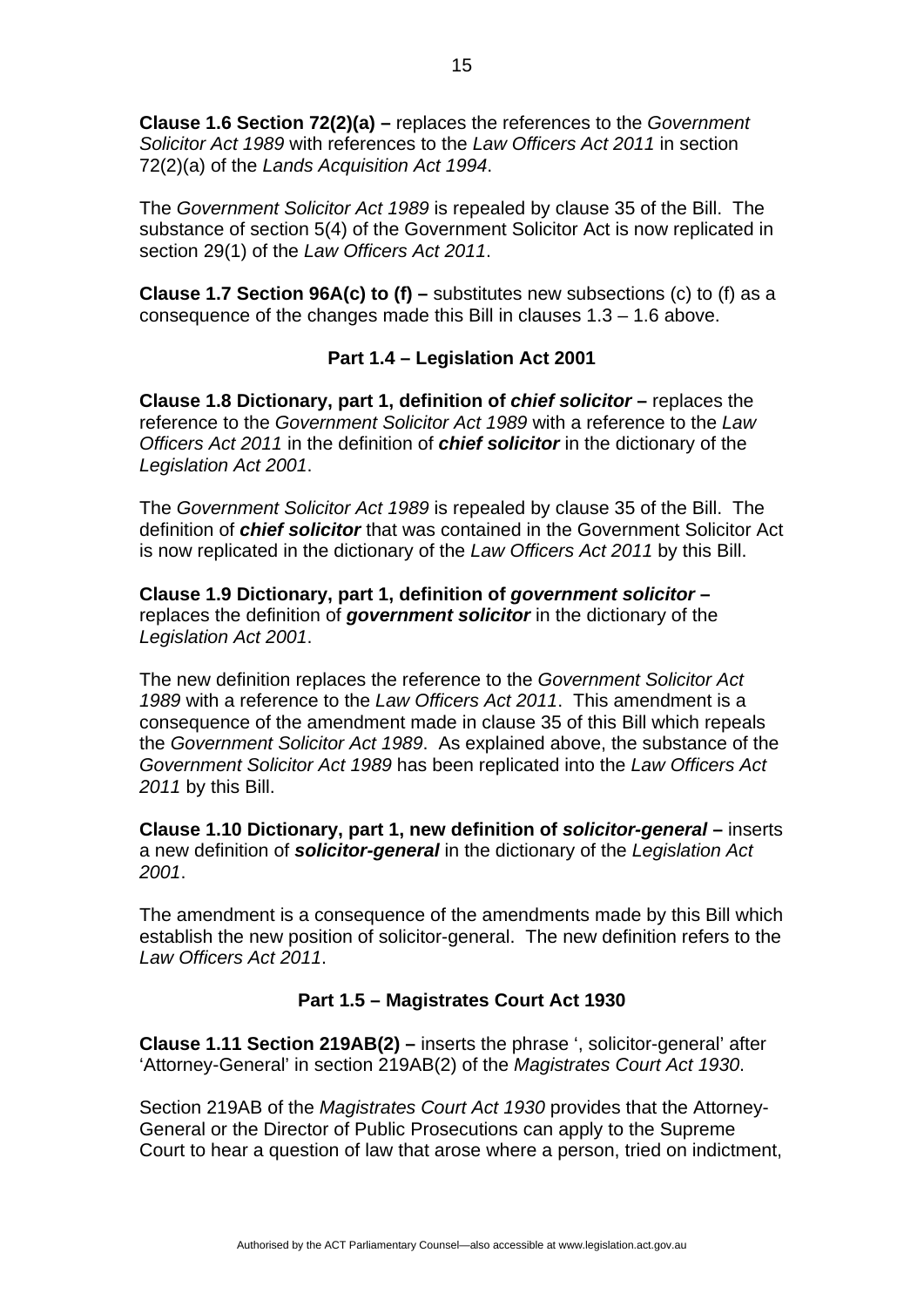has been acquitted. The decision of the Supreme Court does not alter the verdict or decision given at trial.

Clause 1.11 amends section 219AB of the Act to provide that the new position of solicitor-general, established by this Bill, is another entity that may apply to the Supreme Court for a reference appeal.

### **Part 1.6 – Supreme Court Act 1933**

**Clause 1.12 Section 37S(2) –** inserts the phrase ', solicitor-general' after 'Attorney-General' in section 37S(2) of the *Supreme Court Act 1933*.

Section 37S of the Act provides that the Attorney-General or the Director of Public Prosecutions may apply to the Supreme Court to hear a question of law that arose where a person, tried on indictment, has been acquitted. The decision of the Court of Appeal does not alter the verdict or decision given at trial.

Clause 1.12 amends section 37S of the Act to provide that the new position of solicitor-general, established by this Bill, is another entity that may apply to the Supreme Court for a reference appeal.

# **Part 1.7 – Territory Records Regulation 2009**

**Clause 1.13 Schedule 1, item 9 –** replaces the existing item 9 with a new item 9 in schedule 1 of the Territory Records Regulation 2009.

The Territory Records Regulation is made under section 57 of the *Territory Records Act 2002* for the purposes of section 8(i). The Regulation sets out each agency within the Department of Justice and Community Safety and the Principal Officer responsible for records management within that agency in order to clarify responsibilities for records management under the *Territory Records Act 2002*.

The existing item 9 declares the chief solicitor to be the principal officer for the Government Solicitor for the Australian Capital Territory.

New item 9 updates the reference to Government Solicitor for the Australian Capital Territory with a reference to Government Solicitor. The amendment does not change the substance and effect of item 9. Therefore, the person occupying the position of chief solicitor will remain responsible for the approval of the records management program for the Government Solicitor.

**Clause 1.14 Schedule 1, new item 20A –** inserts new item 20A into schedule 1 of the Territory Records Regulation 2009.

New item 20A declares the solicitor-general to be the principal officer responsible for records management for the Solicitor-General. This arrangement is similar to that of the public advocate, the public trustee and the victims of crime commissioner.